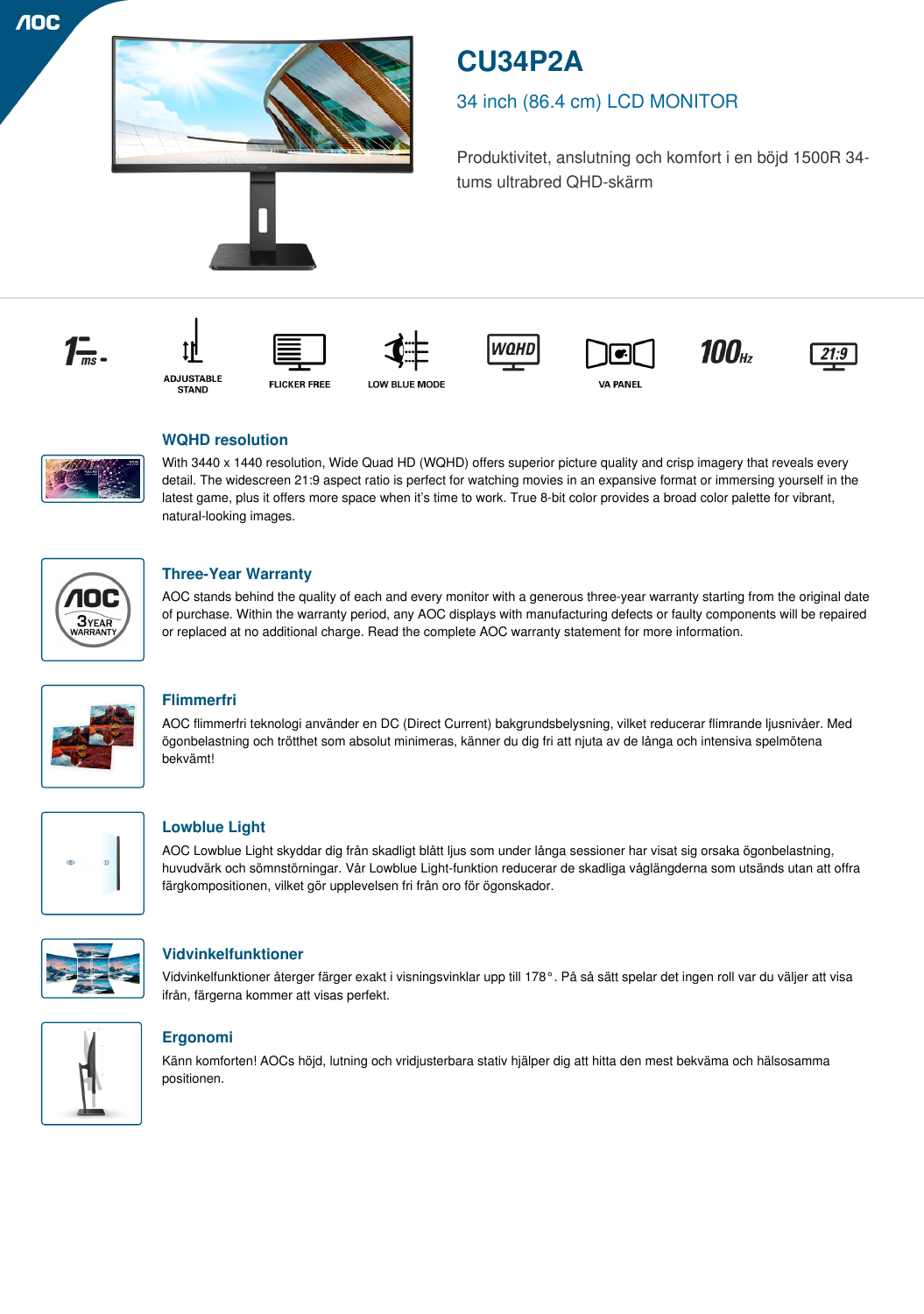#### **General**

| Model name          | CU34P2A          |
|---------------------|------------------|
| <b>EAN</b>          | 4038986118224    |
| <b>Product Line</b> | Pro-linje        |
| <b>Series</b>       | P <sub>2</sub>   |
| Channel             | B <sub>2</sub> B |
| Classification      | Hero             |
| Section             | Företag          |
| Launch date         | 01-07-2020       |

#### **Screen**

| Resolution                  | 3440x1440                                                              |  |
|-----------------------------|------------------------------------------------------------------------|--|
| Refresh rate                | 100Hz                                                                  |  |
| Screen size (inch)          | 34 inch                                                                |  |
| Screen size (cm)            | 86.4 cm                                                                |  |
| Flat / Curved               | Ja                                                                     |  |
| <b>Curvature Radius</b>     | 1500 mm                                                                |  |
| <b>Backlight</b>            | <b>WLED</b>                                                            |  |
| Panel Type                  | VA                                                                     |  |
| Aspect ratio                | 21:9                                                                   |  |
| <b>Display Colours</b>      | 16.7 Million                                                           |  |
| <b>Panel Colour in Bits</b> | 8                                                                      |  |
| sRGB Coverage (%)           | 120                                                                    |  |
| Adobe RGB Coverage (%)      | 89                                                                     |  |
| NTSC coverage (%)           | 85 %                                                                   |  |
| Active Screen Area (HxW)    | 797.22(H) mm x 333.72(V) mm mm                                         |  |
| <b>Pixel Pitch</b>          | 0.2745                                                                 |  |
| <b>Scanning Frequency</b>   | VDP1.2/HDMI2.0: 48~100Hz(V) DP1.2/HDMI2.0: 30~160KHz(H)                |  |
| Response Time (MPRT)        | 1 <sub>ms</sub>                                                        |  |
| Contrast (static)           | 3000:1                                                                 |  |
| Contrast (dynamic)          | 50M:1                                                                  |  |
| <b>Brightness (typical)</b> | 300 cd/m <sup>2</sup>                                                  |  |
| Viewing angle (CR10)        | 178/178 <sup>o</sup>                                                   |  |
| <b>Hard Glass</b>           | Antiglare $+3H$                                                        |  |
| <b>OSD languages</b>        | EN, FR, ES, PT, DE, IT, NL, SE, FI, PL, CZ, RU, KR, CN (T), CN (S), JP |  |

**Exterior**

| Monitor colour         | Svart     |
|------------------------|-----------|
| <b>Bezel Type</b>      | Frameless |
| <b>Removable Stand</b> | $\cdot$   |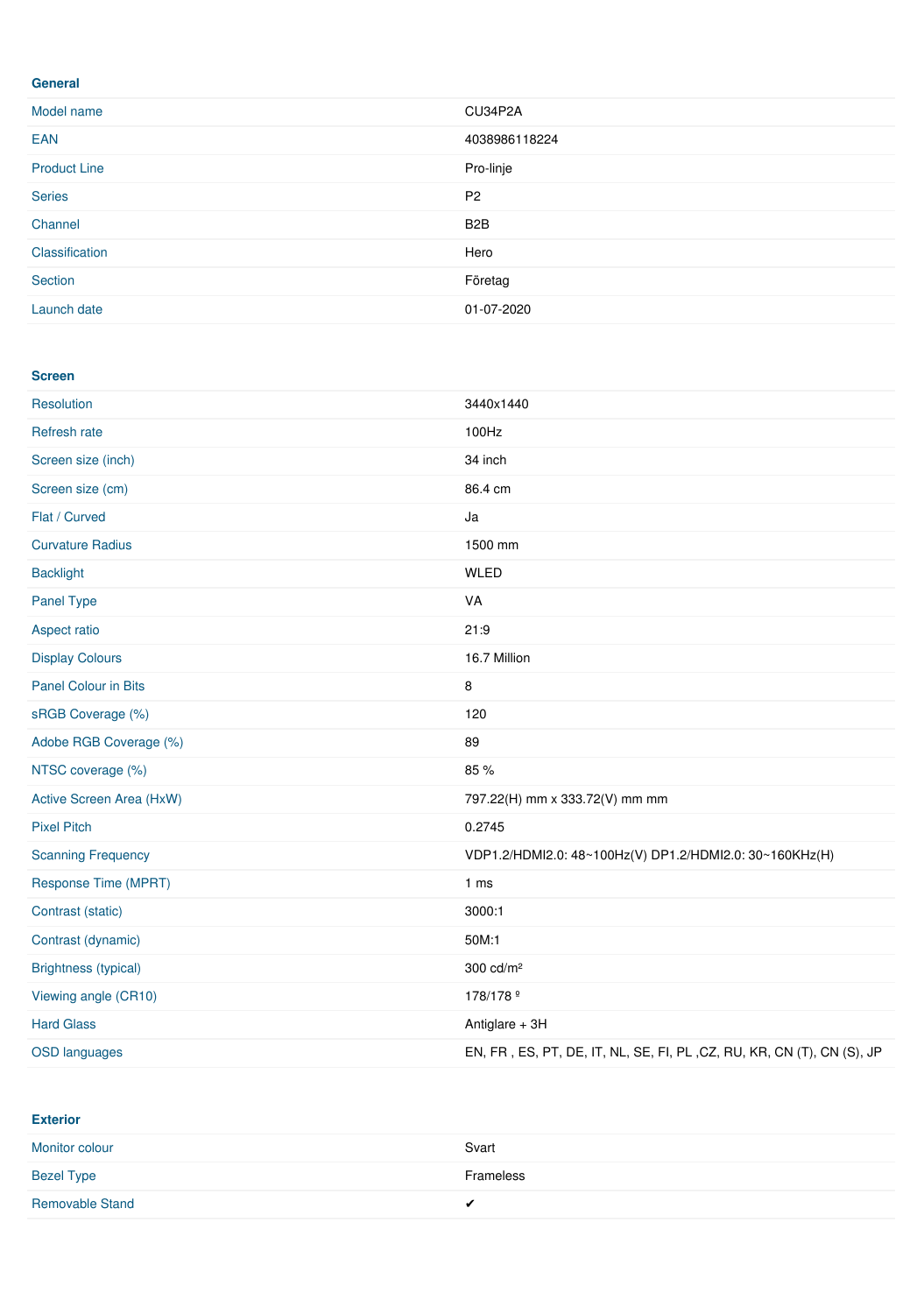#### **Ergonomics**

| Vesa Wallmount              | 100x100                                                                |
|-----------------------------|------------------------------------------------------------------------|
| Tilt                        | $5.5^{\circ}$ ±1 $^{\circ}$ ~ 22 $^{\circ}$ ±1.5 $^{\circ}$ $^{\circ}$ |
| Swivel                      | 180°                                                                   |
| <b>Height Adjust Amount</b> | 150 <sub>mm</sub>                                                      |

#### **Multimedia**

| Audio Input              | Line in               |
|--------------------------|-----------------------|
| <b>Built-in Speakers</b> | $3W \times 2$         |
| Audio output             | Headphone out (3,5mm) |

#### **Connectivity and Multimedia**

| Signal Input    | HDMI 2.0 x 2, DisplayPort |
|-----------------|---------------------------|
| USB input       | USB 3.2 (Gen1) $\times$ 4 |
| <b>USB Hub</b>  |                           |
| USB out ports   | 4                         |
| USB fast charge |                           |

#### **What's in the Box?**

| <b>HDMI</b> cable        | option 2 m |
|--------------------------|------------|
| <b>Displayport Cable</b> | option 2 m |
| Power Cable C13          | 1,8m       |

#### **Power / Environmental**

| Powersupply                                  | Intern             |
|----------------------------------------------|--------------------|
| Powersource                                  | 100 - 240V 50/60Hz |
| PowerConsumption On (Energystar)             | 55 watt            |
| <b>PowerConsumption Standby (Energystar)</b> | $0.5$ watt         |
| PowerConsumption Off (Energystar)            | $0.3$ watt         |
| EnergyClass                                  | C                  |

#### **Approbations / Regulations**

| <b>Listed on Energystar Website</b> |  |
|-------------------------------------|--|
| <b>TCO</b>                          |  |
| <b>CE</b>                           |  |
| Rohs compliant                      |  |
| Reach compliant                     |  |

| <b>Warranty</b>        |       |
|------------------------|-------|
| <b>Warranty Period</b> | 3 års |